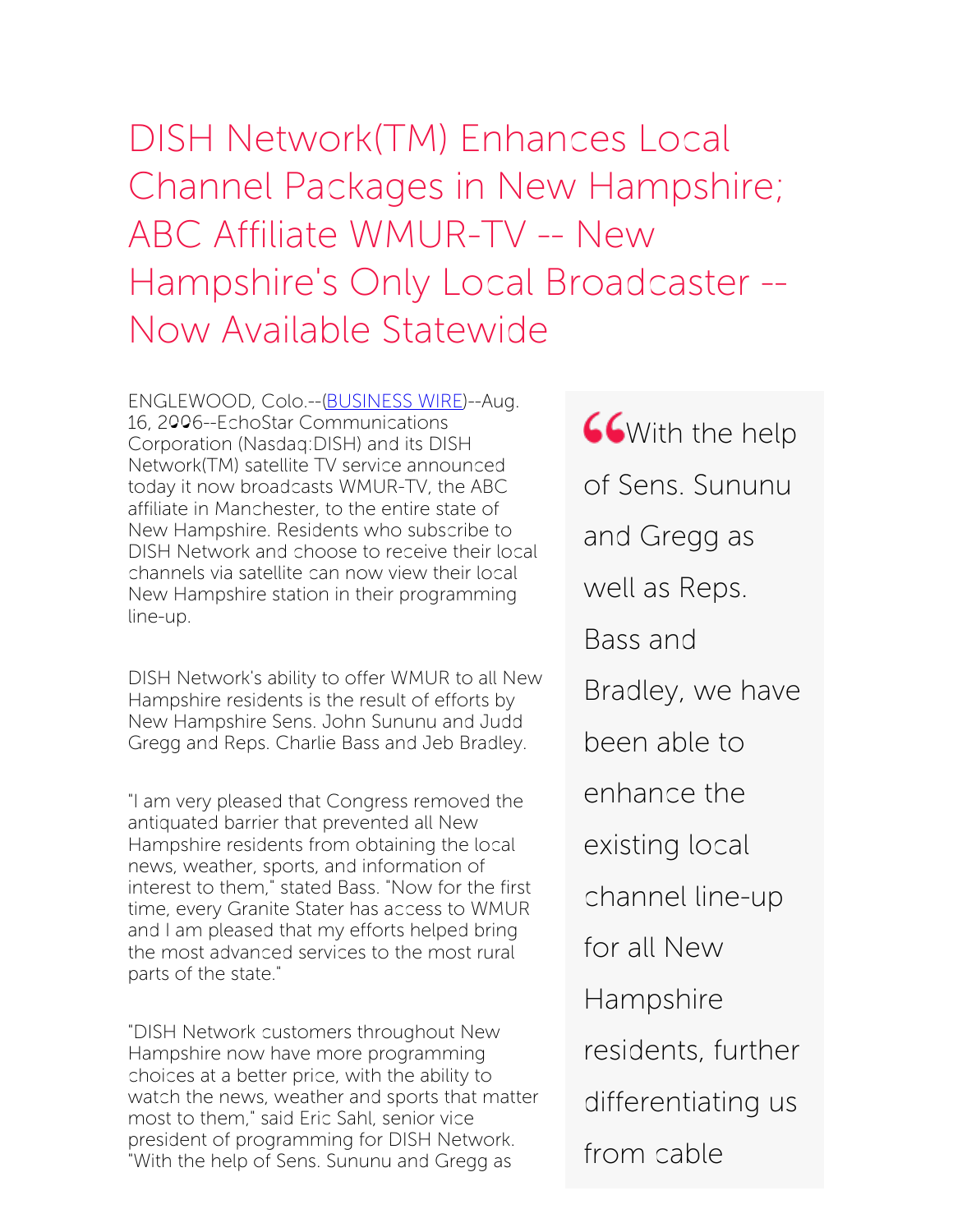well as Reps. Bass and Bradley, we have been able to enhance the existing local channel lineup for all New Hampshire residents, further differentiating us from cable providers who are unable to offer WMUR statewide."

"A promise I made to my constituents has finally been realized in homes throughout New Hampshire's North Country," said Bradley. "I was proud to have worked with the rest of the New Hampshire Congressional Delegation to eliminate this unnecessary restriction."

providers who are unable to offer WMUR statewide<sup>99</sup>

Sen. Sununu and Reps. Bass and Bradley introduced bills that would allow the statewide distribution of WMUR. Sen. Sununu and Rep. Bass, members of the Commerce Committees, helped insert the language into the Satellite Home Viewer Extension and Reauthorization Act (SHVERA) during the committee process. After the bill passed, Rep. Bass played an active role in the negotiations between the station and the satellite TV industry that ultimately brought the signal to consumers statewide.

WMUR was started by former New Hampshire Governor Francis P. Murphy and was the state's first television station broadcasting a wide range of live programs including daily newscasts, local game shows, and movies.

To celebrate the launch of WMUR-TV to all New Hampshire residents who subscribe to DISH Network, the company is hosting a press conference today at 2:30 p.m. ET at the Radio Shack, an exclusive dealer of DISH Network, located at 96 Fort Eddy Road in Concord, N.H. Consumers will have the opportunity to learn more about DISH Network's products and services as well as hear Congressmen Bass and Bradley speak about what this new development means to residents throughout the state.

For more information or to subscribe to DISH Network, visit [www.dishnetwork.com](http://www.dishnetwork.com/), call 800-333-DISH (3474), or contact your local DISH Network retailer.

## About EchoStar

EchoStar Communications Corporation (Nasdaq:DISH) serves more than 12.46 million satellite TV customers through its DISH Network(TM), the fastest growing U.S. provider of advanced digital television services in the last five years. DISH Network offers hundreds of video and audio channels, Interactive TV, HDTV, sports and international programming, together with professional installation and 24-hour customer service.